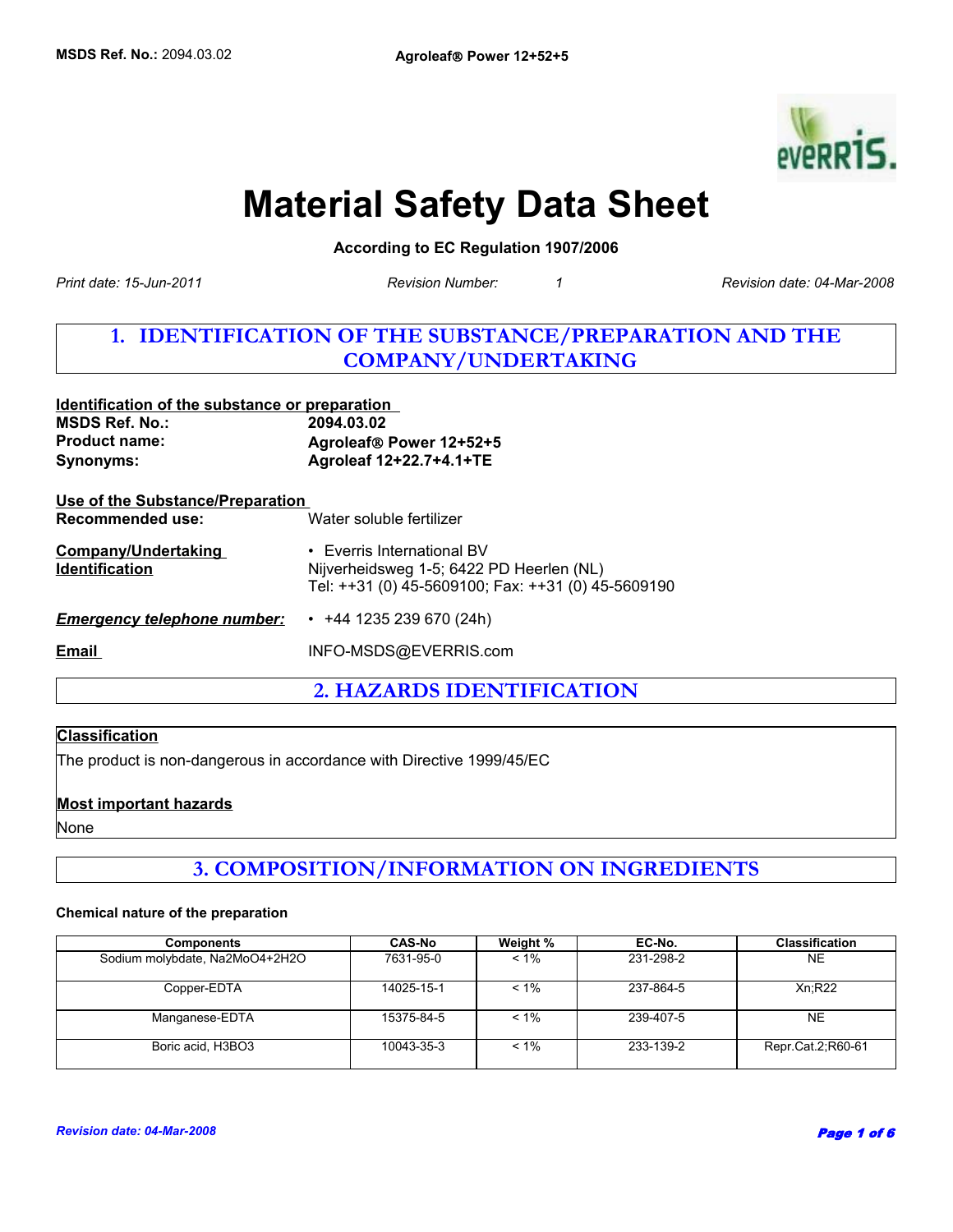### *NE = Non-Established*

### *For the full text of the R phrases mentioned in this Section, see Section 16*

| <b>4. FIRST AID MEASURES</b> |                                                                                                                                                                                                                                                                                              |  |
|------------------------------|----------------------------------------------------------------------------------------------------------------------------------------------------------------------------------------------------------------------------------------------------------------------------------------------|--|
| <b>General advice:</b>       | Check the casualty's state of consciousness, breathing and pulse; put in emergency<br>position or revive.                                                                                                                                                                                    |  |
| Ingestion:                   | Possible symptoms are nausea and/or vommiting. Clean mouth with water and drink<br>afterwards plenty of water. If a person vomits when lying on his back, place him in<br>the recovery position. Never give anything by mouth to an unconscious person.<br>Consult a physician if necessary. |  |
| Inhalation:                  | Possible symptoms are coughing and/or dyspnoea. If not breathing, give artificial<br>respiration. If symptoms persist, call a physician.                                                                                                                                                     |  |
| <b>Skin contact:</b>         | If skin irritation persists, call a physician.                                                                                                                                                                                                                                               |  |
| Eye contact:                 | Rinse thoroughly with plenty of water, also under the eyelids. If eye irritation persists,<br>consult a specialist.                                                                                                                                                                          |  |

# **5. FIRE-FIGHTING MEASURES**

### **Suitable extinguishing media:**

Coordinate fire extinguishing measures to fire in surrounding area.

### **Unsuitable extinguishing media:**

Not applicable

### **Special exposure hazards arising from the substance or preparation itself, its combustion products, or released gases:**

Danger of toxic gases in smoke in case of fire.

#### **Special protective equipment for firefighters:**

The product is not flammable. As in any fire, wear self-contained breathing apparatus pressure-demand, MSHA/NIOSH (approved or equivalent) and full protective gear. Evacuate area and fight fire from a safe distance.

### **6. ACCIDENTAL RELEASE MEASURES**

#### **Personal precautions:**

Sweep-up to prevent slipping hazard. Use personal protective equipment.

#### **Environmental precautions:**

Prevent product from entering drains. Do not contaminate surface water.

### **Methods for cleaning up:**

Sweep up and shovel.

**7. HANDLING AND STORAGE**

### **Handling:**

**Technical measures/precautions:** Provide appropriate exhaust ventilation at places where dust is formed.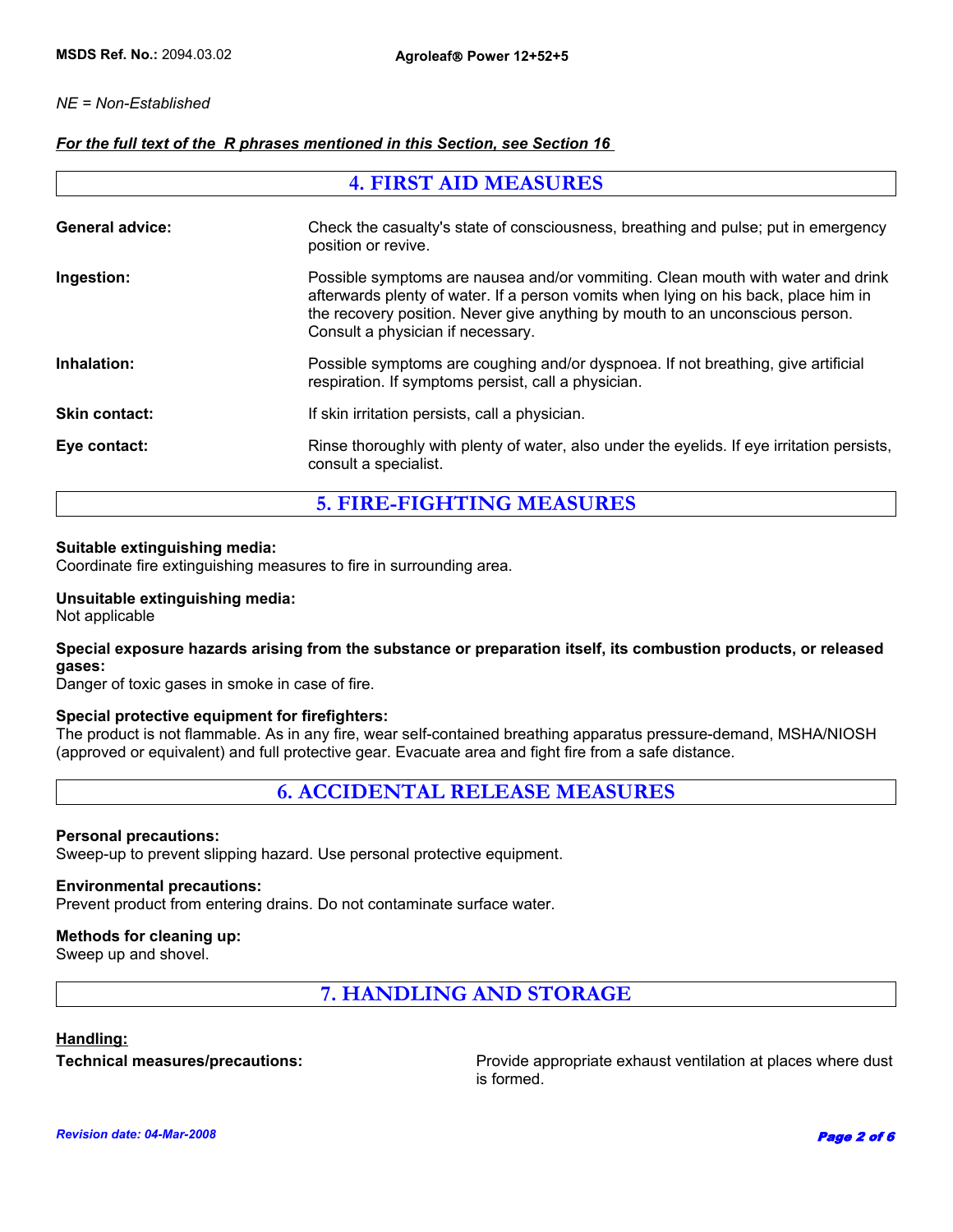**Storage:**

**Safe handling advice:** Avoid dust formation. Avoid contact with skin and eyes.

**Technical measures/storage conditions:** Keep containers dry and tightly closed to avoid moisture absorption and contamination. Keep away from food, drink and animal feeding stuffs. For quality reasons: Keep out of reach of direct sunlight, store under dry conditions, partly used bags should be closed well. Keep at temperatures between 0 °C and 40 °C .

**Incompatible products:** No information available **Specific use(s):** Water soluble fertilizer. **Packaging material:** Packaging material: Plastic bags

### **8. EXPOSURE CONTROLS / PERSONAL PROTECTION**

**Engineering measures to reduce exposure:** Ensure adequate ventilation. **Occupational exposure controls Personal protective equipment Respiratory protection:** In case of insufficient ventilation wear suitable respiratory equipment. **Hand protection:** Pvc disposable gloves. **Eye/face protection** Safety glasses. **Skin and body protection:** Wear suitable protective clothing. **Hygiene measures Follow good housekeeping practices. When using, do not all the state of the Follow good housekeeping practices. When using, do not** eat, drink or smoke. Keep away from food, drink and animal feeding stuffs. **Exposure limit values Environmental exposure controls Prevent product from entering drains. Spain - Valores Limite Ambientales - VLE** 5 mg/m<sup>3</sup> VLA-ED **Sweden - OEL - 8 Hour 10 mg/m<sup>3</sup> LLV** 5 mg/m3 LLV **Finland - Occupational Exposure Limits - 8 hour** 6 mg/m<sup>3</sup> *Copper-EDTA* **Finland - Occupational Exposure Limits - 8 hour** 1 mg/m<sup>3</sup> TWA *Manganese-EDTA* **France - Valeurs Limites d'exposition (VLE)** 5 mg/m3 **Belgium - 8 Hr VLE** 0.2 mg/m<sup>3</sup> TWA **Belgium - 8 Hr VLE** 5 mg/m<sup>3</sup> TWA **Czech Republic OEL** 1 mg/m<sup>3</sup> TWA  **France INRS (VME)** *Boric acid, H3BO3* 5 mg/m3 VME **Belgium - 8 Hr VLE** 2 mg/m<sup>3</sup> TWA *Sodium molybdate, Na2MoO4+2H2O* **Norway - 8 h:** 5 mg/m<sup>3</sup> TWA **Czech Republic OEL Portugal - TWAs** 0.5 mg/m3 TWA 5 mg/m3 TWA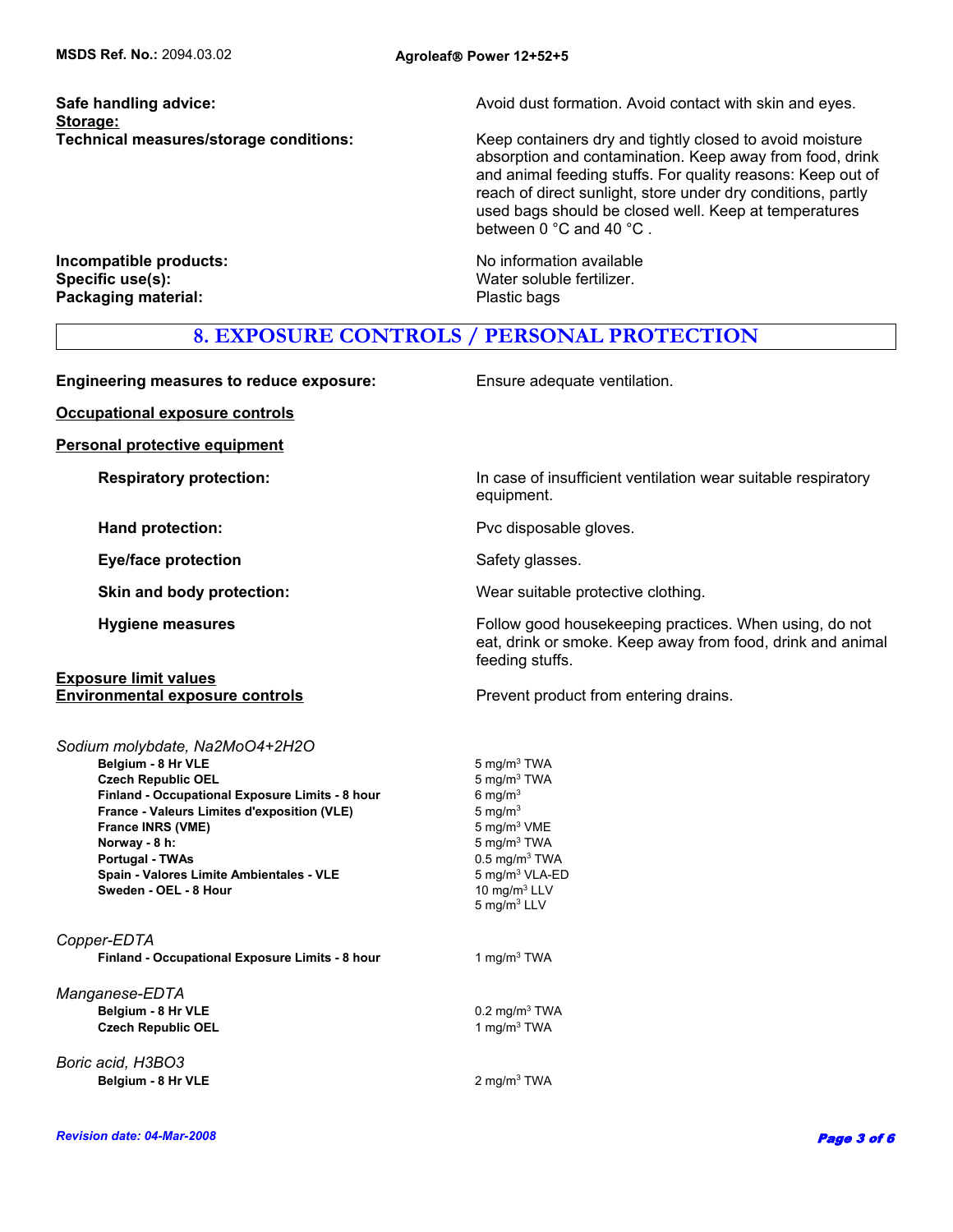**Germany TRGS900:** 0.5 mg/m3 TWA  **Portugal - TWAs** 

2 mg/m3 TWA

# **9. PHYSICAL AND CHEMICAL PROPERTIES**

| <b>General Information</b> |                          |
|----------------------------|--------------------------|
| <b>Physical State:</b>     | Solid                    |
| Appearance:                | Powder                   |
| Color:                     | Off-white                |
| Odor:                      | No information available |
|                            |                          |

|                   | <b>Important Health Safety and Environmental Information</b> |
|-------------------|--------------------------------------------------------------|
| Solubility:       | Completely soluble                                           |
| Water solubility: | +/- 30 - 45 kg/100L                                          |

### **Other information**

|  | <b>10. STABILITY AND REACTIVITY</b> |
|--|-------------------------------------|
|--|-------------------------------------|

| <b>Stability:</b>                           | Stable under recommended storage conditions.                                                                       |
|---------------------------------------------|--------------------------------------------------------------------------------------------------------------------|
| <b>Conditions to avoid:</b>                 | Keep away from open flames, hot surfaces and sources of ignition. Burning produces<br>obnoxious and toxic fumes.   |
| <b>Materials to avoid:</b>                  | Combustible material.                                                                                              |
| <b>Hazardous decomposition</b><br>products: | No decomposition if stored normally. Thermal decomposition can lead to release of<br>irritating gases and vapours. |

### **11. TOXICOLOGICAL INFORMATION**

### **Component information**

| Sodium molybdate, Na2MoO4+2H2O<br>$LD50/oral/rat =$ | 4000 mg/kg                                        |
|-----------------------------------------------------|---------------------------------------------------|
| Copper-EDTA<br>$LD50/oral/rat =$                    | > 1000 mg/kg                                      |
| Boric acid, H3BO3<br>$LD50/oral/rat =$              | > 3500 mg/kg                                      |
| <b>Product information</b>                          |                                                   |
| <b>Local effects</b><br><b>Skin effects:</b>        | May cause skin irritation in susceptible persons  |
| Eve effects:                                        | May cause eye irritation with susceptible persons |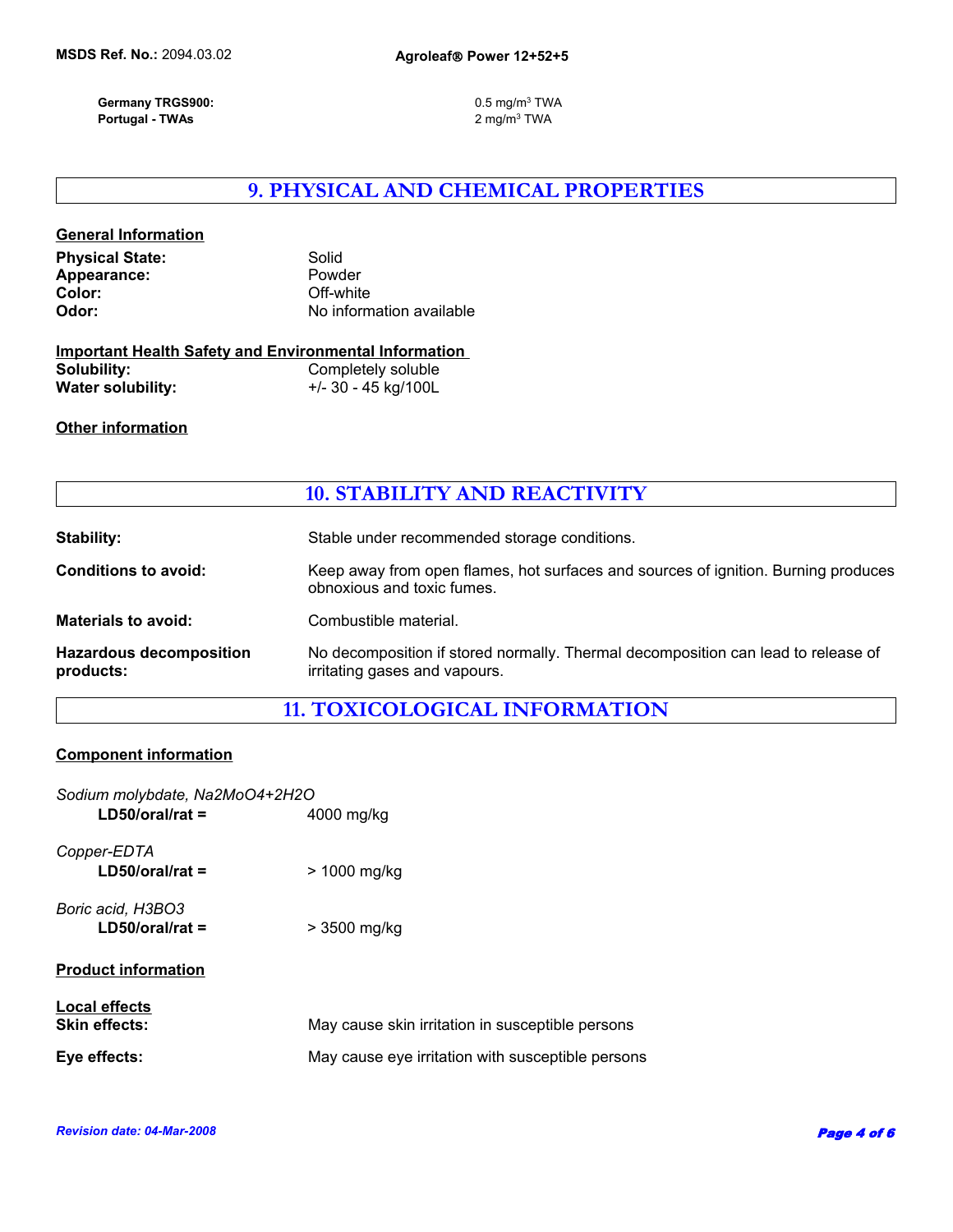**Inhalation:** May cause sensitization by inhalation **Inhalation Ingestion:** Ingestion may cause gastrointestinal irritation, nausea, vomiting and diarrhea

### **12. ECOLOGICAL INFORMATION**

### **Product information**

**Water Endangering Class (WGK):** 1 (Scotts classification )

### **Component information**

**Ecotoxicity effects** LC50/96h/rainbow trout => 2800 mg/l *Sodium molybdate, Na2MoO4+2H2O*

# **13. DISPOSAL CONSIDERATIONS**

| <b>Waste Disposal Methods:</b> | Use up product completely. Packaging material is industrial waste                 |
|--------------------------------|-----------------------------------------------------------------------------------|
| Contaminated packaging:        | Empty containers can be landfilled, when in compliance with the local regulations |

|                                                      | <b>14. TRANSPORT INFORMATION</b> |
|------------------------------------------------------|----------------------------------|
| <b>Product information</b><br><b>Physical State:</b> | Solid                            |
| <b>ADR/RID</b><br>UN-No:                             | Not classified for transport     |
| <b>JATA</b><br>UN-No:                                | Not classified for transport     |
| <b>IMO / IMDG</b><br>UN-No:                          | Not classified for transport     |

# **15. REGULATORY INFORMATION**

#### **Indication of danger:**

This product does not have to be classified according to the EU regulations.